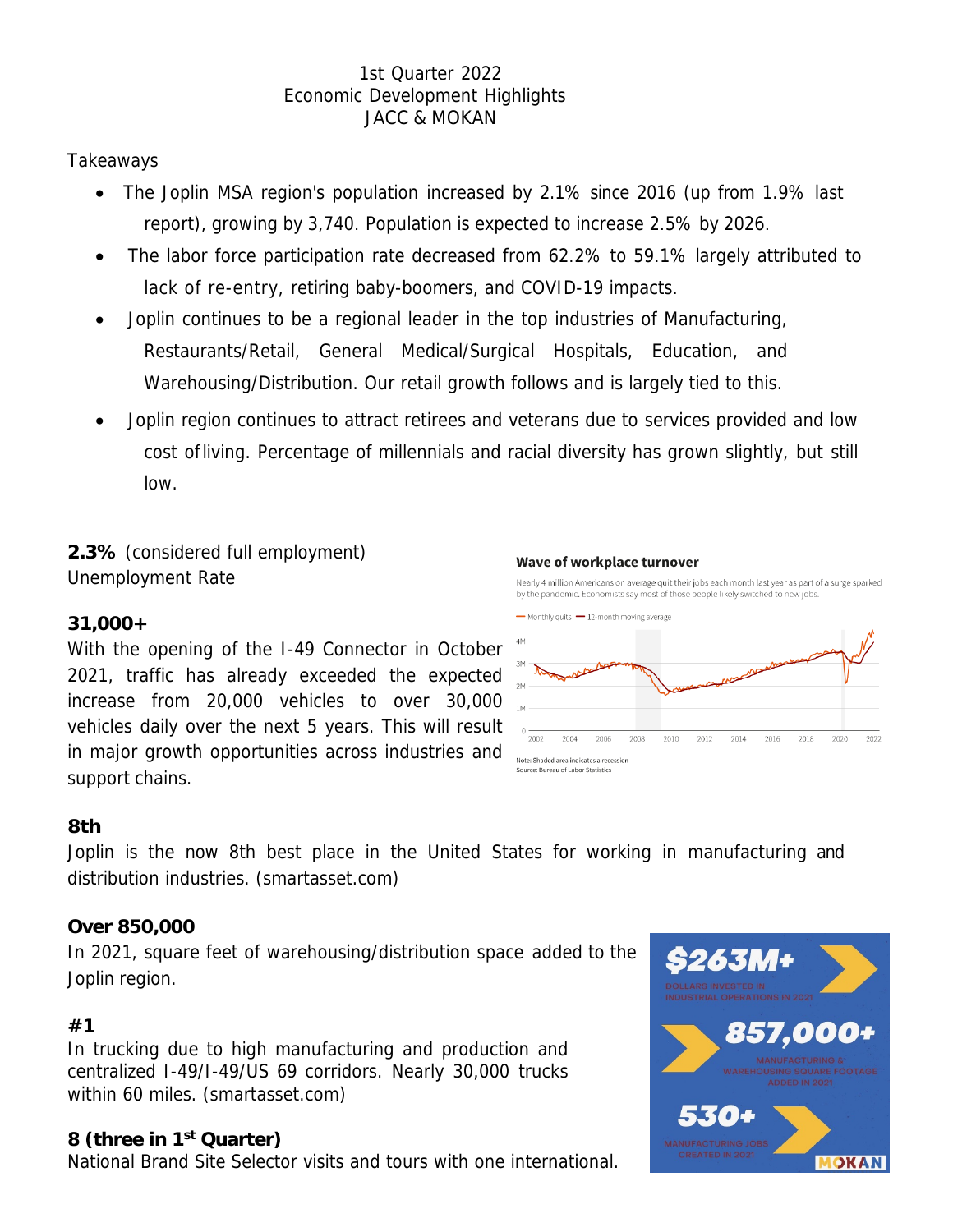## MARKETING AND PROMOTION

With added MOKAN capacity in 2nd Quarter 2021, we increased area regional community and company retention visits. Now adding a regional marketing and promotions position in 1st Quarter 2022.

JIDA & Industrial Parks

- Crossroads additional 80 acres currently being negotiated for major warehousing.
- JIDA continues investigating acquisition of another large property as a phase two industrial park buildout, accommodating future commercial and industrial growth. The sale of 80 prime acres leaves the authority with flood plain and smaller tracts and remnants. Major industries looking for large tracks, 100 ac, as high as 700.
- Crossroads Industrial Park was approved for Missouri Certification. This is driving Request for Information from Site Selectors as intended. Five requests in 1st Quarter. [https://www.joplincrossroads.com/](https://www.joplincrossroads.com/%20)
- Wildwood Industrial Park promotions continue with BNSF rail certification and 32<sup>nd</sup> Street improvements improving position, but 20<sup>th</sup> Street continues to be a impediment. Additional discussions with short line rail also continue with possible transload investments.
- Working on a livability promotional campaign, Choose Right Here. Idea is 1 hour, 1 day, 1 weekend- showcasing local and regional quality of life community activities vs. more infrequent regional big metro attractions and visits. Ties to housing and workforce needs.
- Contracting for drone aerial footage for industrial properties promotions in region targeting Neosho, Pittsburg, and Columbus. Have captured Joplin's Crossroads and Wildwood (others privately held), and Lamar.

Joplin and Regional

- Rail Freight Analysis underway with Request for Qualifications posting 2<sup>nd</sup> Qtr. Intent is to quantify commodities in and out region and identify opportunities and locations for distribution investments like warehousing and transload.
- [Foreign Direct Investment International trade](https://lnkd.in/dmkWbMqt) magazine promos ran December/January. Current promo running showcases in North America and Canada to foreign investment site selectors and CEOs from Europe and the UK.
- Private Label Manufacturing Trade Show rescheduled in Chicago to November 13, 2022.



Missouri Economic Development Council to be held in June alongside Missouri Partnership and Missouri Governor Conference in Springfield.

- [MOKAN 2021 Annual Report](https://youtu.be/0oc5OJ58GPg) just out and using as a promotional piece with investors.
- Joplin Globe Guide, May 2022, will in part focus on housing and livability and used as a business tool for economic development efforts.
- Choose Joplin Airport promotional video updated with new Skywest service and new 2022 promotions being updated and placed in targeted destination markets.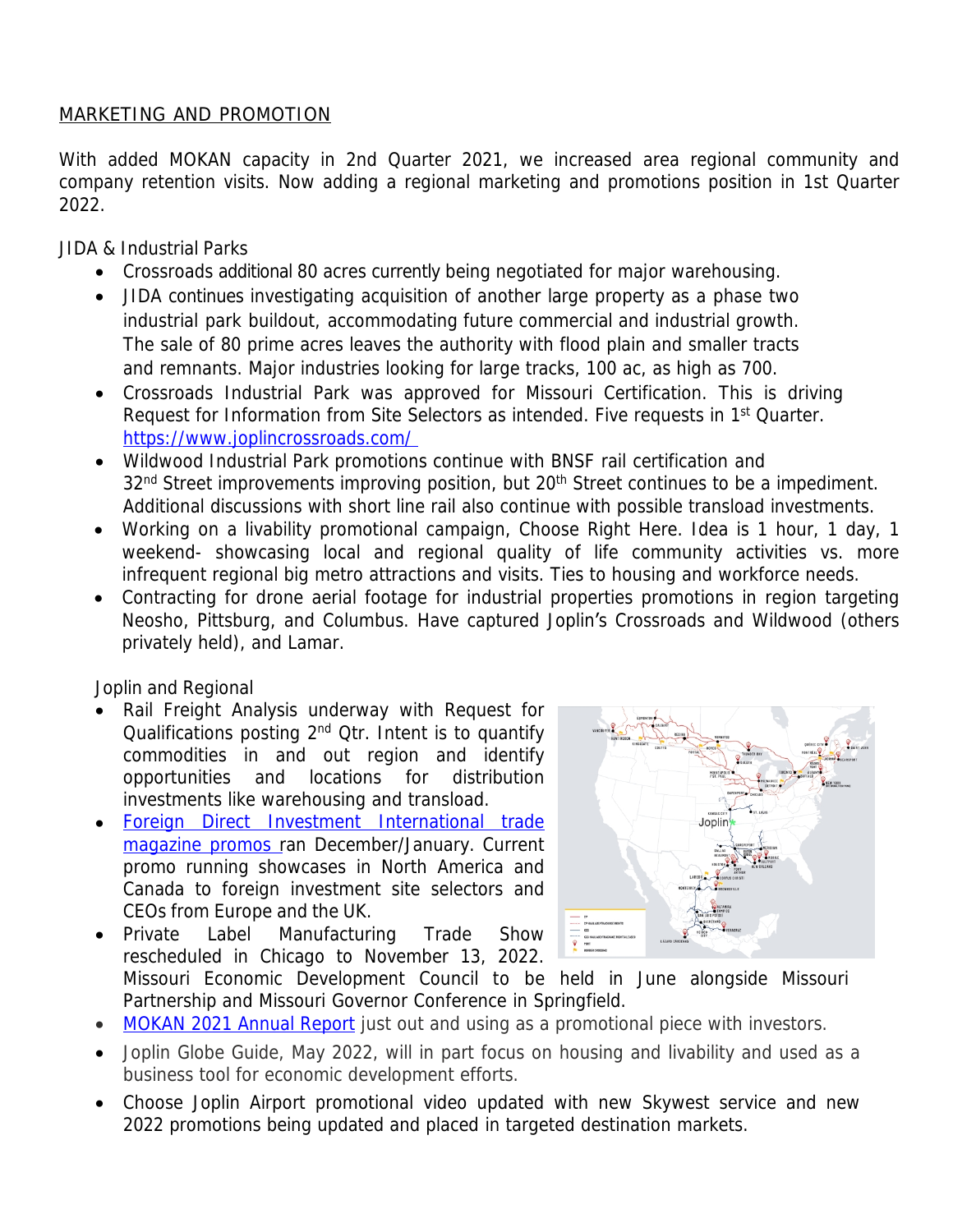## BUSINESS ATTRACTION AND RETENTION

Joplin continues to attract major food and beverage manufacturing, distribution operations, and supporting supply chains.

Site retention yielding multiple intended expansions in 2022. The city of Joplin and state of Missouri continue to offer incentives through tax abatements, Chapter 100 bonds, and discounted land sale opportunities through the Industrial Development Authority. These have proven helpful in multiple expansion and retention projects in 2021.

We continue to see a need for major requested existing warehousing facilities in the 150,000 sq ft or larger range. See attached annual stats from our Missouri Partnership.

- New Project Crayon (expansion) Local manufacturer seeking 100,000 sq ft expansion for production and warehousing to support the EV vehicle industry.
- New Project Walkie Talkie (expansion) Local manufacturer seeking 100,000 expansion to support the hand held communication industry.
- New Project Locomotion (expansion)– Local manufacturing expansion and relocation discovery underway.
- New Project Popeye (expansion) Local technology company expanding and adding staff capacity.
- New Project Cannon (relocation) large regional production and retail facility interested in consolidating to bigger Joplin market.
- Project Rolex (attraction) 30-acre property acquisition finalizing at Crossroads Industrial Park for major transportation and distribution support facility. Annexation underway.
- Project Starburst (retention/expansion) added 90 new production positions in 2021 and an expansion (\$10 million); Phase II expands major warehousing and an additional production line (\$50 million).
- Project Clover is a regional Lamar production expansion and equipment add; \$5 million, 20 newjobs.
- Over thirty other projects in the pipeline in various stages of inquiry and qualification.

Small Business an Entrepreneurial Development

- Currently developing the Joseph Newman Innovation Center Entrepreneurial Award as part of Business of the Year complement of awards.
- The Joplin Chamber of Commerce and MOKAN contracting with Heartland Forward, an entrepreneur development program under Walmart Family Foundation. \$20,000 match raised to launch 10 applicants in April. Intended to identify and jump start strategic industries.
	- Feeder programs include existing efforts in high school STEM/STEAM and pitch competitions, 1 Million Cups, E-commerce meetups, and Ideas on Tap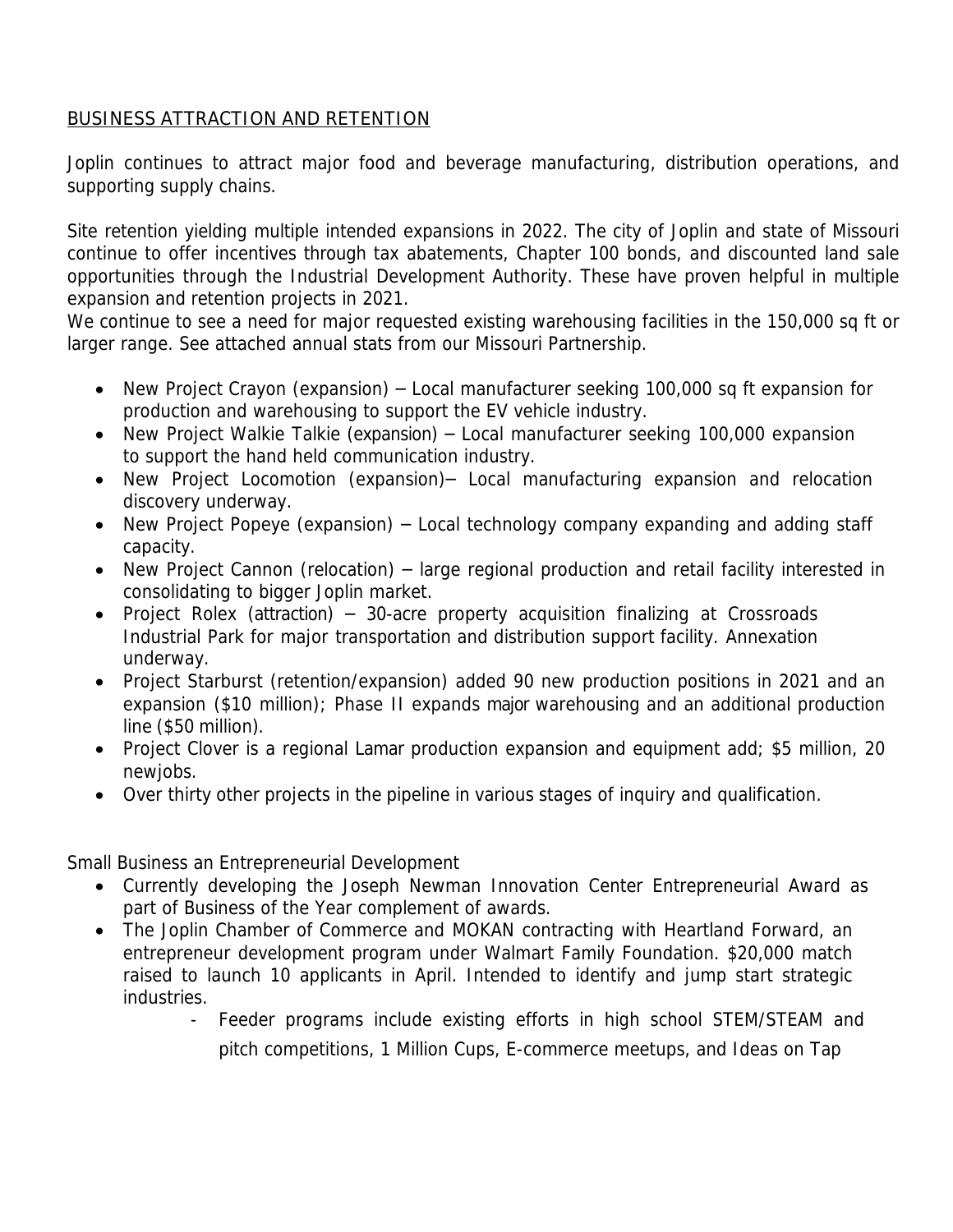#### WORKFORCE and TRAINING



#### **LOCATION QUOTIENT**

To understand the major industries within a region, an analysis of industry concentration or clustering can be useful. The Location Quotient (LQ) describes the concentration of an industry in a geographic region, in relation to the nation, with 1.0 being the national average. Industries higher than 1.0 indicate a concentration.

The Southwest Region has higher concentrations in Food Manufacturing, Animal Production, Truck Transportation, Electronic Equipment and Appliance Manufacturing, and Fabricated Metal Manufacturing.



In the wake of the pandemic, major focus continues around business outreach and refining our retention efforts. Latest is 80% of new jobs and capital investment come from retention efforts and existing companies. Joplin area industries are struggling with workforce issues and seeking customized solutions across a variety of state and local resources. Governor Parson has recognized this need and will be bolstering state workforce development initiatives this year.

We are currently working with multiple local industries on determining appropriate workforce solutions that encompass the hiring cycle, from recruiting new employees to upskilling existing employees. Both state and local resources are being utilized for programs such as registered apprenticeships through Crowder College, on-the-job training opportunities with the local Career Center and recruiting assistance from Missouri OneStart. For example, 94% of apprentices retain employment after completing an apprenticeship program so this can be an effective retention tool for companies.

There is a definite skills gap in our Joplin area for certain positions, in which the skills required for a position do not match the qualifications of the available workforce. Need has been expressed for introductory training in the areas of basic welding and soldering, healthcare technicians, and mechanical/maintenance technicians. We are currently working on a short pre-certification program model that will allow job seekers to acquire the basic skills needed to "get the job".